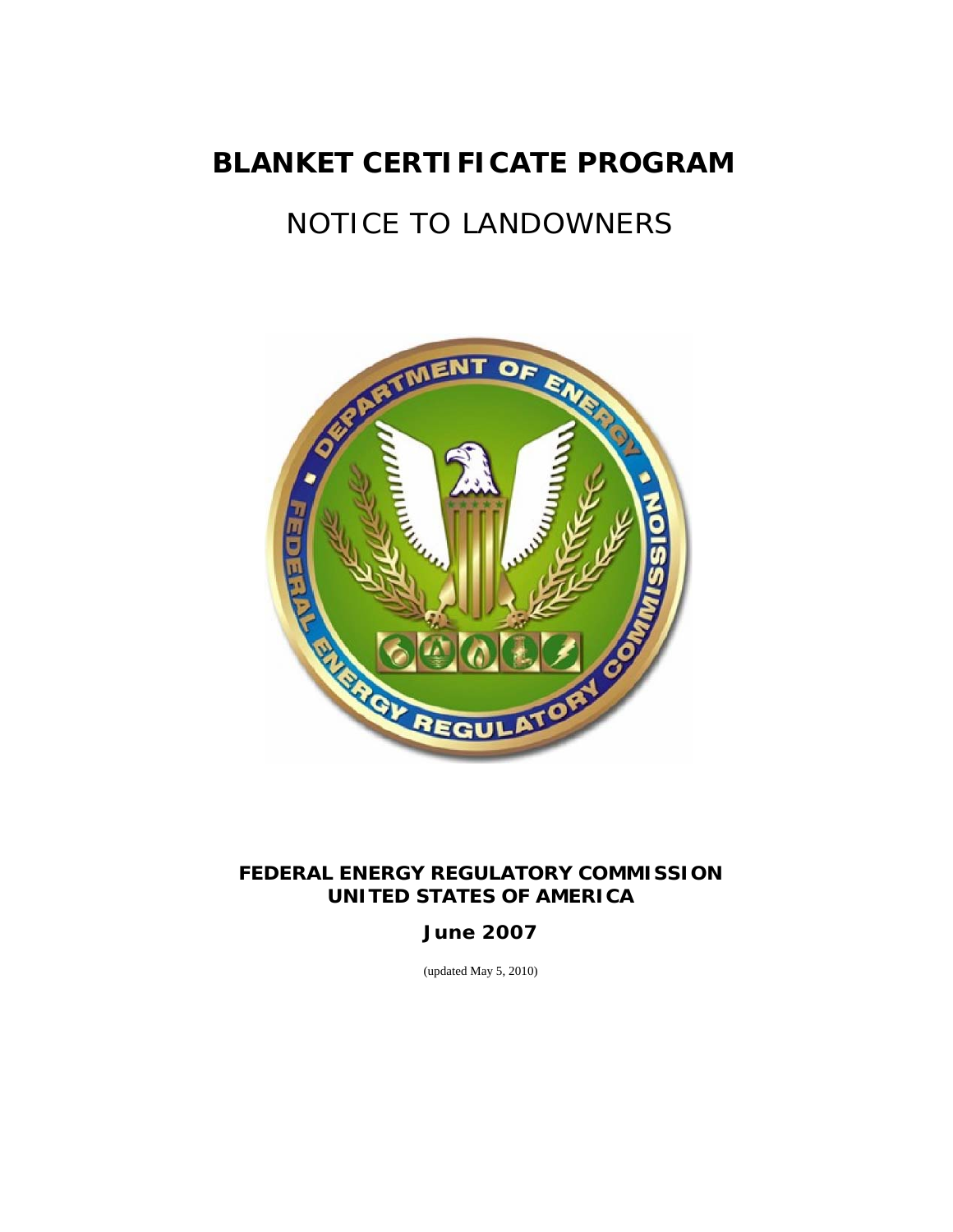# **The Role of the Federal Energy Regulatory Commission**

The Federal Energy Regulatory Commission is charged by Congress with evaluating whether interstate natural gas pipeline projects proposed by private companies should be approved. The federal government does not propose, construct, operate, or own such projects.

The Commission approves the location, construction, modification, acquisition, operation, and abandonment of interstate pipelines, facilities, and storage fields involved in moving natural gas across state boundaries. Natural gas provides nearly a quarter of the nation's energy needs, and the facilities that transport this gas to market are vital to the nation's economy.

Under section 7(c) of the Natural Gas Act (NGA), the Commission may issue a company a case-specific certificate authorizing a particular gas project. The Commission also may issue a blanket certificate which allows a natural gas company to undertake restricted number if routine activities provided they comply with constraints on costs and environmental impacts.

The blanket certificate program provides an administratively efficient means to authorize a company to construct, modify, acquire, operate, and abandon a limited set of natural gas facilities and offer a limited set of services. The Commission's regulations regarding the blanket certificate program can be found in volume 18 of the Code of Federal Regulations, Part 157, Subpart F, sections 157.201 through 157.218.

# **The Blanket Certificate Program and How to Voice Your Concerns about a Planned Project**

Projects that could significantly affect rates, services, safety, security, competing gas companies or their customers, or the environment are not eligible for the blanket certificate program. For projects with the potential for significant impacts, a company must file an application for a case-specific certificate under section 7(c) of the NGA.

There are two types of blanket certificate projects. They include:

- those that qualify for selfimplementation or automatic authorization
- those that require prior notice to the public.

A company planning an automatic authorization project must:

- notify potentially affected landowners at least 45 days in advance
- describe the planned project and,
- state how a landowner can contact the company.

The notification must include an explanation of the Commission's Dispute Resolution Service (DRS) Helpline procedures and the DRS Helpline phone number. The Commission's DRS Helpline is available in the event a person has concerns about a proposed automatic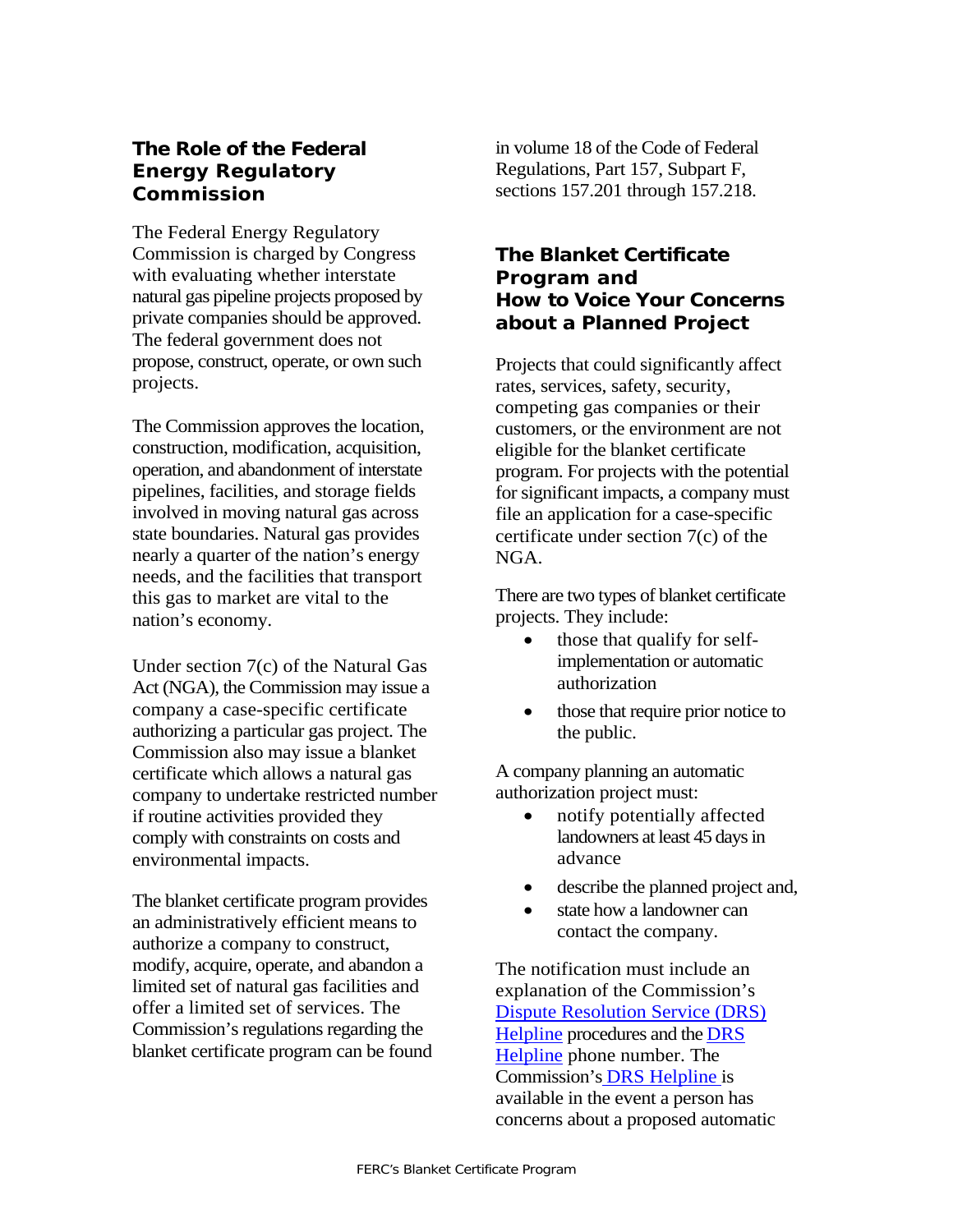authorization project that cannot be resolved by discussion with the company.

Unless the Commission finds cause to

#### **Commission's Dispute Resolution Service Helpline 1-877-337-2237**

ferc.adr@ferc.gov http://www.ferc.gov/legal/adr/drs.asp Note that in most cases you will *not* be

object, projects that qualify for blanket certificate automatic authorization may proceed after the landowner notification requirement has been met. While the Commission and the public, other than the affected landowners, do not receive prior notification of planned projects that qualify for automatic authorization under the blanket certificate program, the company must file an annual report that identifies all such projects constructed in the previous year.

All other blanket certificate projects are subject to prior public notice, whereby a company, in addition to providing potentially affected landowners with advance notice, must also file a description of a planned project with the Commission. The Commission verifies the company's submission is complete assigns an identifying docket number to the planned project, and issues a notice of the proposal.

The notice of a planned project can be found on the Commission's website, www.ferc.gov, using the "eLibrary" link (http://www.ferc.gov/docsfiling/elibrary.asp) and the project's docket number. User assistance is

available at 1-866-208-3676.

Use this space to record your project's docket number.

"eLibrary" http://www.ferc.gov/docs-filing/elibrary.asp 1-866-208-3676

able to view or print copies of maps or similar locational information from the Commission's website. However, the website will provide instructions for obtaining the material.

A hard copy of the company's description of its planned project can be requested from the company or obtained for a nominal copying charge from the Commission's Public Reference Room.

> **Commission's Public Reference Room 202-502-8371 TTY-202-502-8659**

**public.referenceroom@ferc.gov**

A prior notice project is identified by its docket number and a public notice of the prior notice project is issued by the Commission. The public notice is also published in the Federal Register. The Commission's public notice will explain how to comment on or object to a planned project by filing a protest with the Commission.

Within 60 days of the date the public notice was issued (published on the Commission's website - eLibrary) any person may participate by intervening or by protesting a planned project.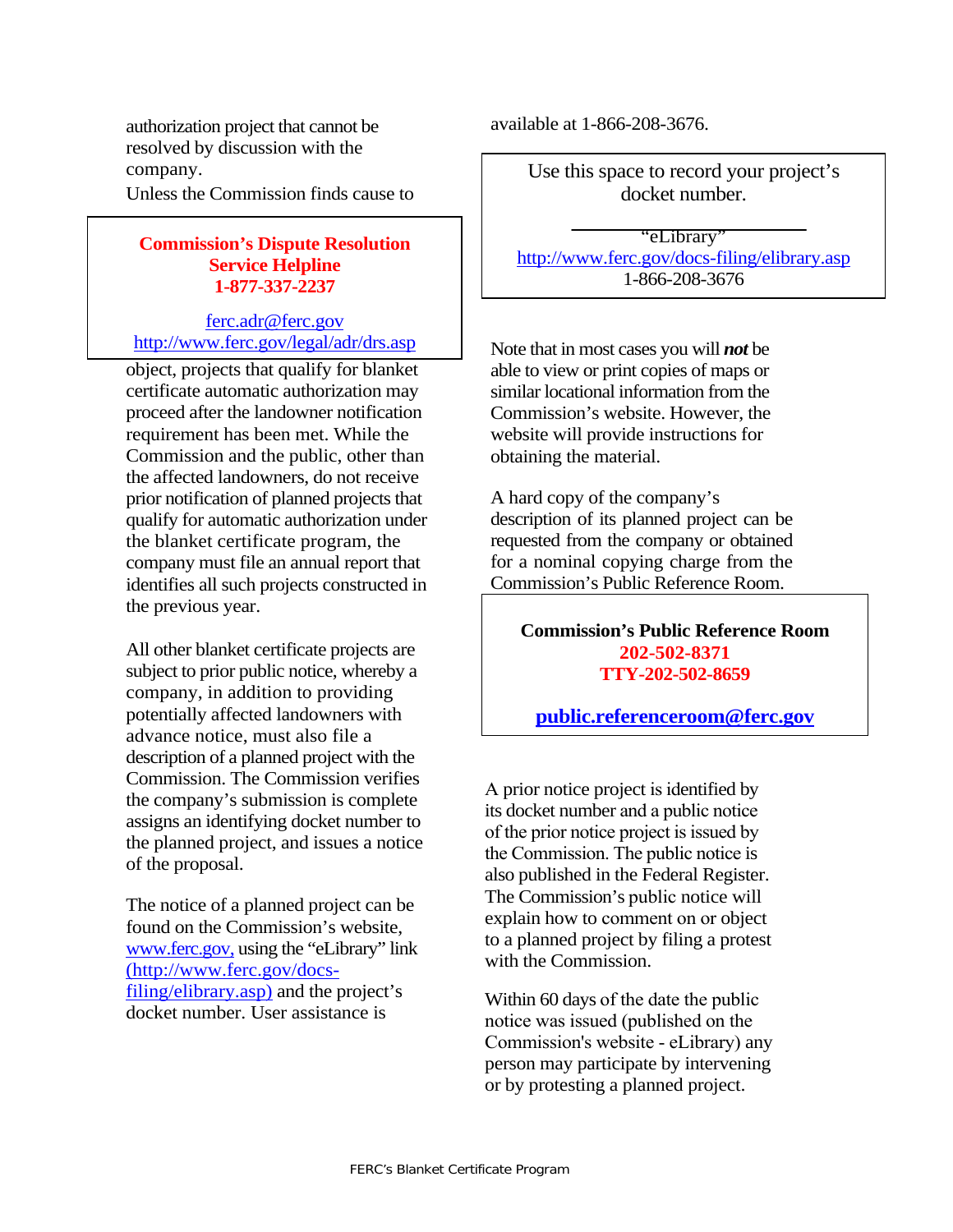Once the 60-day period to protest expires, if no protest has been filed, the project may proceed. However, if a protest is filed by the public or by Commission staff, interested persons have 30 days to resolve the issues raised by the protest.

If a protest is submitted, and is not withdrawn, dismissed, or resolved, the planned project will not be authorized under the company's blanket certificate, but will instead be treated as if the proposed project were presented in an application for case-specific certificate authorization.

As an alternative to filing a protest with the Commission, you may contact the Commission's DRS Helpline with questions or concerns about a specific project proposal toll- free at 877-337-2237 or by Email at ferc.adr@ferc.gov.

In addition, each company provides a means for resolving affected landowners' complaints. The notice describing a proposed project will include local and toll-free phone numbers and the name of a person responsible for responding to landowner problems and concerns.

# **Rights-of-Way for Natural Gas Facilities**

Before a natural gas company can construct new facilities, it must obtain a right-of-way for the planned project. Some projects may be designed to be built within a company's existing rightof-way under the terms of an existing elsen agreement, a natural gas

company will negotiate with landowners located along the proposed path of a new project. Landowners will be compensated for signing an easement document that gives a company permission to make use of their property. For the use of either new or existing easements landowners may be paid for the loss of certain uses of their property during and after construction, the loss of other resources, and any damage that may occur.



Final grading of pipeline right of way



Aerial view of completed pipeline right of way

# *Eminent Domain*

If the company and a landowner cannot reach an agreement, the company may acquire an easement under eminent domain, which is a right given to the company by federal law to use private land for Commission-authorized projects. A court, either state or federal, will determine the compensation that a company must provide the landowner and specify the terms of the easement. Please be aware that some states also confer the right of eminent domain on utilities operating within that state.

Although a natural gas company can rely on its blanket certificate to undertake an unlimited number of projects, each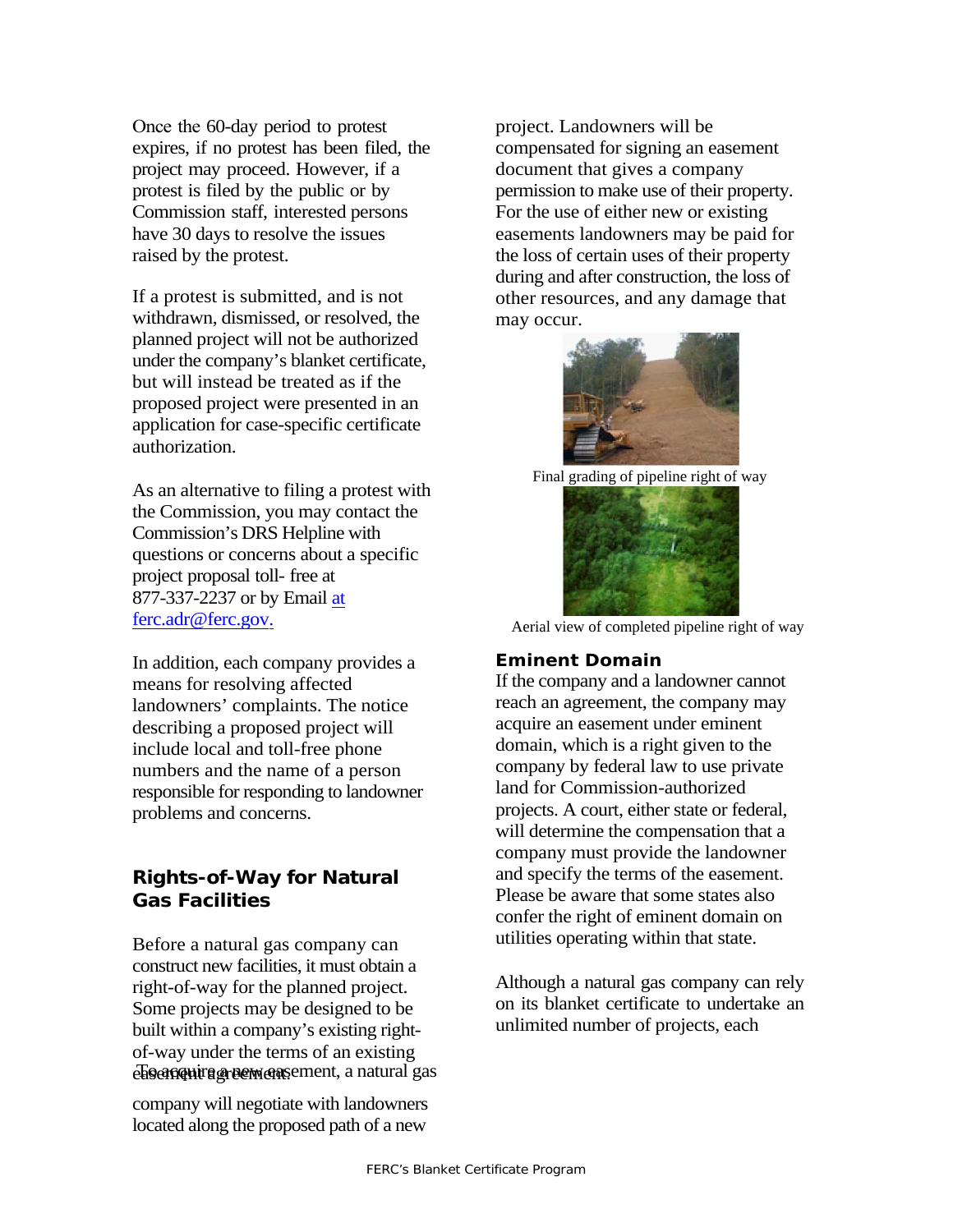project requires separate notification, and an easement acquired through eminent domain applies exclusively to one particular project.

Thus, if a company wishes to install additional facilities or alter the location of approved facilities, it must obtain another easement, either by eminent domain or by negotiation with the landowner. Similarly, if another utility wishes to use an adjacent or overlapping easement, it must obtain an easement for that purpose, either by eminent domain or by negotiation with the landowner.

#### *Rights-of-way*

A right-of-way for a gas pipeline is generally 75 to 100 feet wide during construction, with extra space usually required at road or stream crossings or because of soil conditions. The permanent right-of-way is usually about 50 feet wide. Pipelines are typically placed three feet below ground and must be at least a foot from any underground structure. Companies usually want their pipelines to be 25 feet from another pipeline.

If space permits, pipelines can be located in another utility's right-of-way. Routine mowing or cutting of vegetation along a right-of-way is done no more than once every three years. A 10-footwide corridor, centered over the pipeline, may be mowed or cut annually. In cropland and residential areas the right-of-way is maintained by the landowner, consistent with all applicable restrictions. The landowner pays taxes on the right-of-way, unless a local taxing authority grants relief.

#### *Compressor Stations*

The land needed for a compressor station is typically purchased from the

landowner, rather than obtained by an easement through negotiation or the exercise of the right of eminent domain. From 10 to 40 acres, of which about five acres are actually used for construction, may be needed to maintain an adequate buffer for noise.



Compressor station building

### *Storage Fields*

Storage of natural gas in underground geologic formations of porous rock such as depleted oil or gas reservoirs sealed with impermeable cap rock, or in manmade or natural underground caverns, is a proven reliable means to make natural gas available to meet market demand.

A storage field could encompass many hundreds or even thousands of acres, depending on the geologic structure. Storage fields also frequently include a buffer zone or protection area forming a halo of some hundreds of acres surrounding the storage field itself. The land needed for facilities to operate the field would be acquired in the same manner as for pipelines and compressor stations, using both easements and purchase agreements.

# **A Natural Gas Company's Access to Landowners' Property**

For a blanket certificate project that qualifies for automatic authorization, after the 45-day-landowner-notification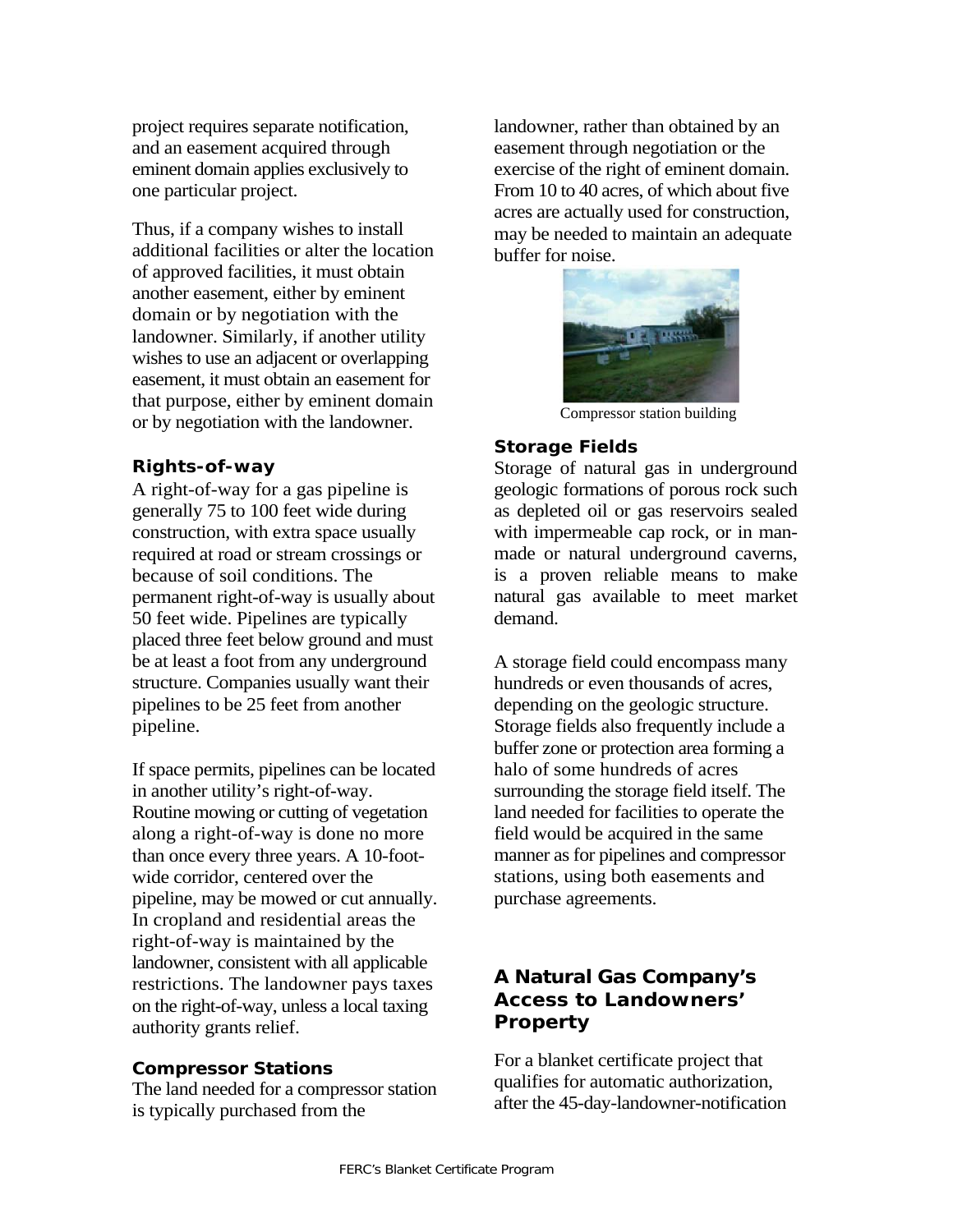period ends, the company sponsoring the project can proceed with construction as soon as it has obtained an easement and all necessary permits. For a blanket certificate project subject to prior public notice, the company sponsoring the project can proceed with construction as soon as it has obtained an easement and all necessary permits after the 60-daynotice period ends, provided there are no outstanding protests. Unless the Commission specifically orders otherwise**,** the location, installation, and operation of the natural gas facilities must comply with local, county, and state laws and zoning ordinances**.** 

In general, for a new natural gas pipeline project, the construction process is as follows:

- 1. After an easement/survey agreement is reached or a court order is obtained, a company may come onto private property to conduct civil and environmental surveys.
- 2. Prior to a landowner's providing permission or a company obtaining a court order, state or local trespass laws govern a company's access to private property. Some states have laws that allow a company access to land for survey purposes. Procedures vary by state.
- 3. Once an easement/survey agreement is signed or court order is obtained, the company may come onto your land to construct authorized natural gas facilities. Usually the company will notify you in advance.

These landowner notification procedures may be waived for emergency activities to respond to a sudden, unexpected loss of service, and do not apply if a company needs to take unanticipated action to fulfill certain safety or environmental requirements.

In addition, the landowner notification requirements do not apply to routine maintenance and replacement projects that take place entirely within the existing right-of-way, abandonment by sale or transfer, changes in operational air or noise emissions and activities that affect only a single landowner.

# **Construction**

Markers identifying the construction right-of-way will be installed to guide a clearing crew. The clearing crew will remove any trees or brush within the right-of-way that could interfere with construction. Temporary erosion control devices will be installed as needed.

Next, the right-of-way will be graded, with topsoil separated from subsoil in agricultural/residential areas (or in other areas requested during the easement negotiations). For installation of a gas pipeline, heavy equipment, such as backhoes or trenching machines, will dig a trench. In areas where bedrock is near the surface, blasting may be required. The pipe will be delivered to the rightof-way in segments.



Lowering pipe in trench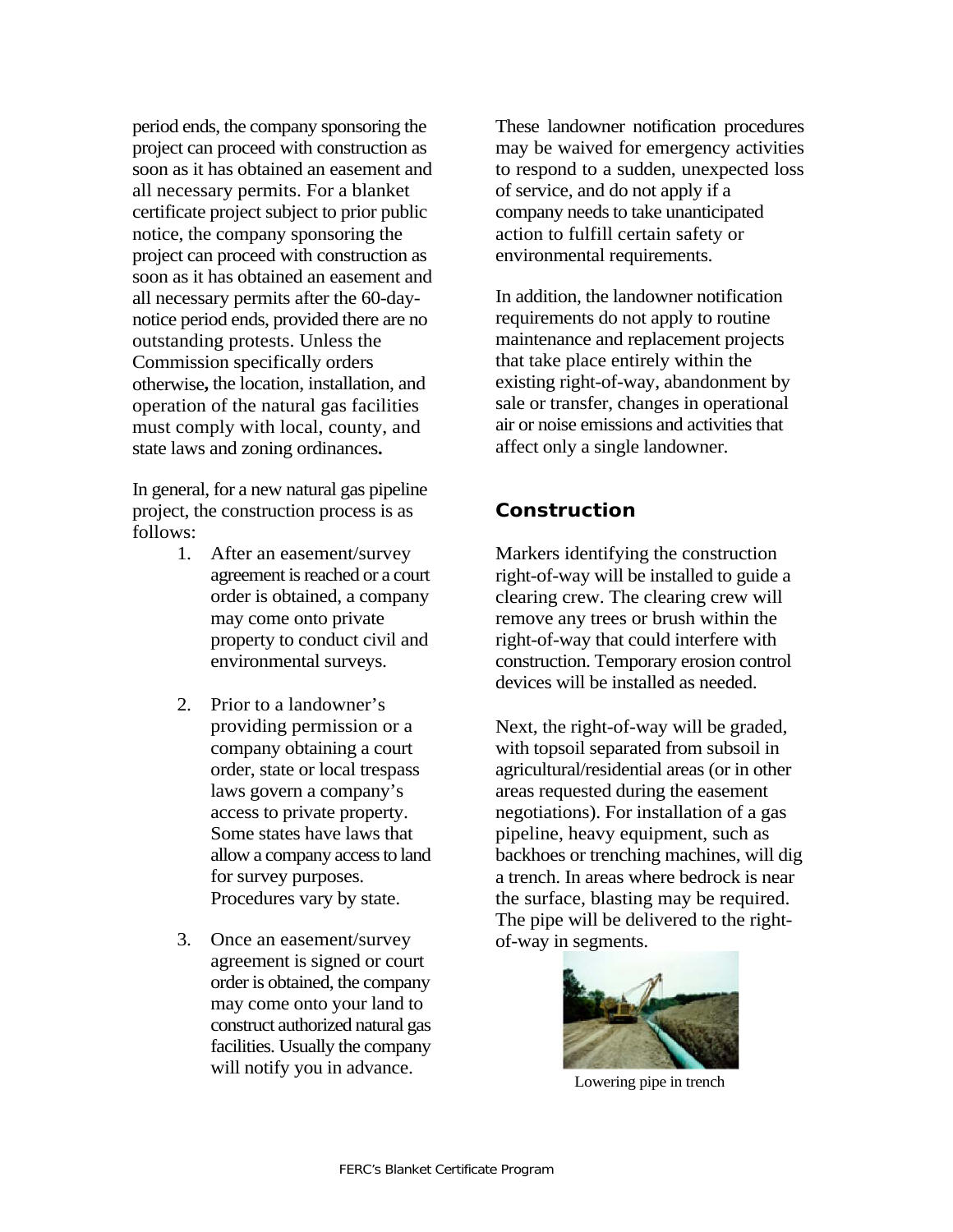Depending on circumstances, the trench will be dug well within or along the edge of the right-of-way. The pipe will be bent to fit the trench and welded together, with all welds tested prior to placing the pipe in the trench. The trench will be backfilled, and topsoil will be returned. Construction debris will be removed. The right-of-way will be regraded and seeded and erosion control devices installed. After the right-of-way has been revegetated, the temporary erosion control devices will be removed. Prior to gas flowing, the pipeline will be pressure-tested (normally with water) to make sure it does not leak.



Dewatering pipeline trench

For pipelines, trees with roots that may cause damage, and obstructions that prevent observation of the right-of-way from aircraft, are usually not allowed. Driveways and other improvements without foundations are normally allowed. All improvements are subject to the terms of the easement and are subject to negotiation as long as the maintenance and safety of the natural gas facilities are not affected.

For a compressor station, the site is usually owned by the company. If you own property adjacent to the site, you may build on it.

For an underground storage field, a landowner may generally build anywhere on the surface where there are no gas facilities. A company will construct wells to inject and withdraw

stored natural gas and to monitor field conditions. These wells require a surface site of roughly an acre for drilling and less than one tenth of an acre for permanent wellhead piping and other facilities.

If the company will not be installing surface facilities on your property, then it will only need the storage rights to the geologic formation in which the gas is to be stored. This also is the case for any property within any designated "buffer zone" or "protective area" around the actual storage field. If you or someone else wishes to drill wells that would penetrate the storage formation, you must coordinate that activity with the company, and usually the state authority that regulates well drilling.

## **Environmental Issues**

Before a natural gas company can proceed with a project under blanket certificate authority, it must demonstrate compliance with environmental requirements to ensure the project will not have a significant adverse effect on the quality of the human environment.

For example, endangered species and cultural resources must be protected from the impacts of construction and this could affect the location of the pipeline or other facilities. Similarly, impacts on wetlands should be avoided or minimized. Companies are required to have an environmental inspector file a report with the Commission during each week of construction that describes a project's adherence to plans and procedures put in place to minimize adverse environmental impacts.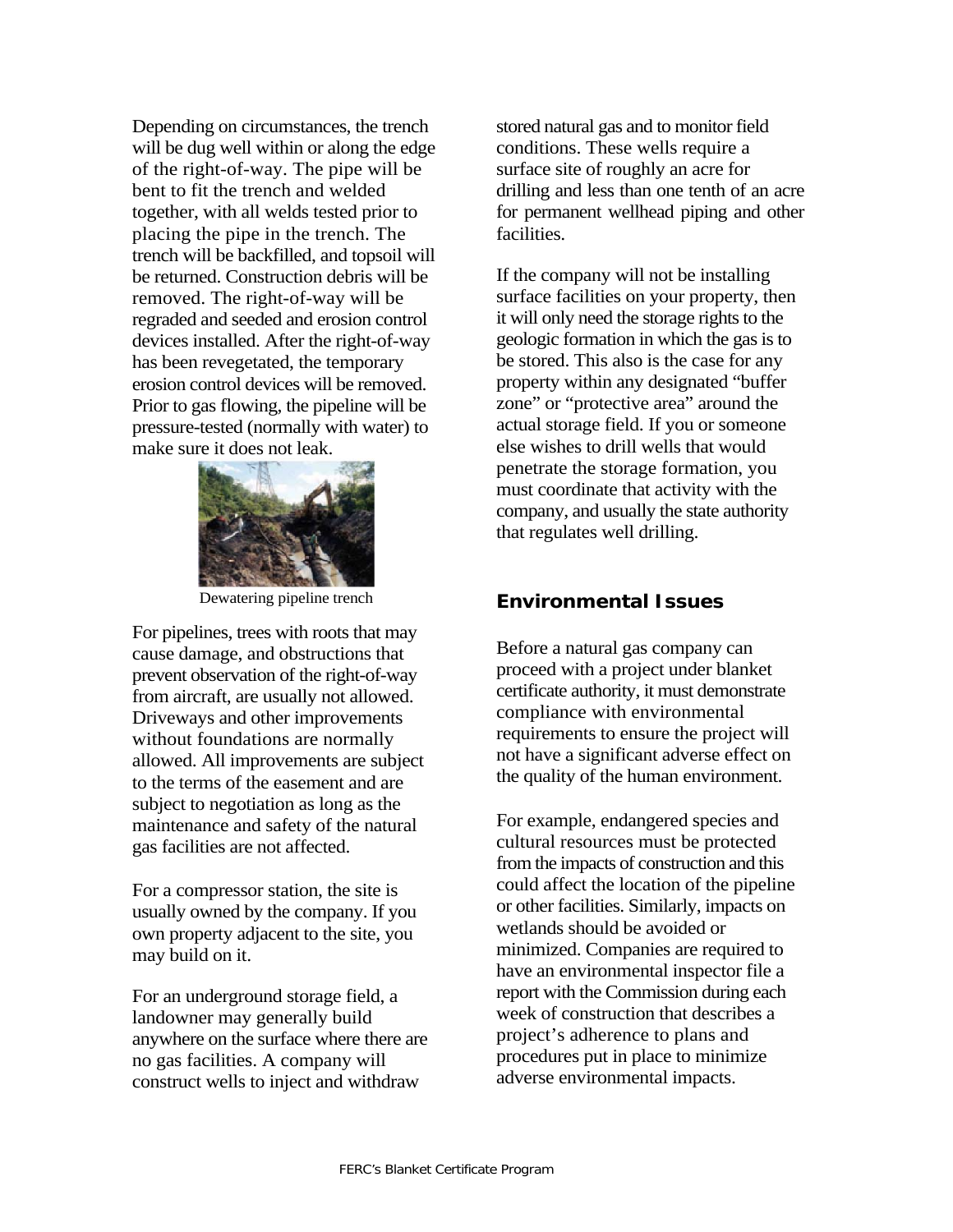If a pipeline is abandoned, the http://primis.phmsa.dot.gov/comm. Commission will consider whether there are environmental or other conditions that should determine the disposition of the pipeline. If the Commission finds there are no such issues, the easement agreement which you or previous landowners signed may stipulate whether the buried pipeline is to be removed. You may also come to some agreement with the company on what they will do with the pipeline. The Commission typically requires that all abandoned above-ground facilities be removed.

### **Safety Issues**

While the Commission has oversight responsibility to ensure that natural gas facilities are safely constructed and installed, once the new facilities go into service, the U.S. Department of Transportation (DOT) takes over the responsibility for ensuring the safe operation for the lifetime of the facilities. DOT also is responsible for setting the federal safety standards for natural gas facilities as well as other types of energy facilities.

Natural gas is odorless. An odorant, which smells like rotten eggs, is generally added for quick leak detection in more populated areas on interstate transmission pipelines and in local distribution pipelines in accordance with DOT safety regulations. Accidents are rare and usually result from outside forces or unauthorized action by someone other than the natural gas company. DOT enforces strict safety standards and requires safety checks.

**Abandonment** The Office of Pipeline Safety at DOT can be contacted at 202-366-4595 or at

# **Additional Information**

#### **Federal Energy Regulatory Commission**

**Office of External Affairs** 888 First Street NE Washington, DC 20426 Local: 202-502-6088 Toll Free: 1-866-208-3372 TTY: 202-502-8659 Email: customer@ferc.gov Web: www.ferc.gov

**Dispute Resolution** 

**Service Helpline**  Toll Free: 1-877-337-2237 Email: ferc.adr@ferc.gov

**The Office of Pipeline Safety at DOT 202-366-4595** http://primis.phmsa.dot.gov/comm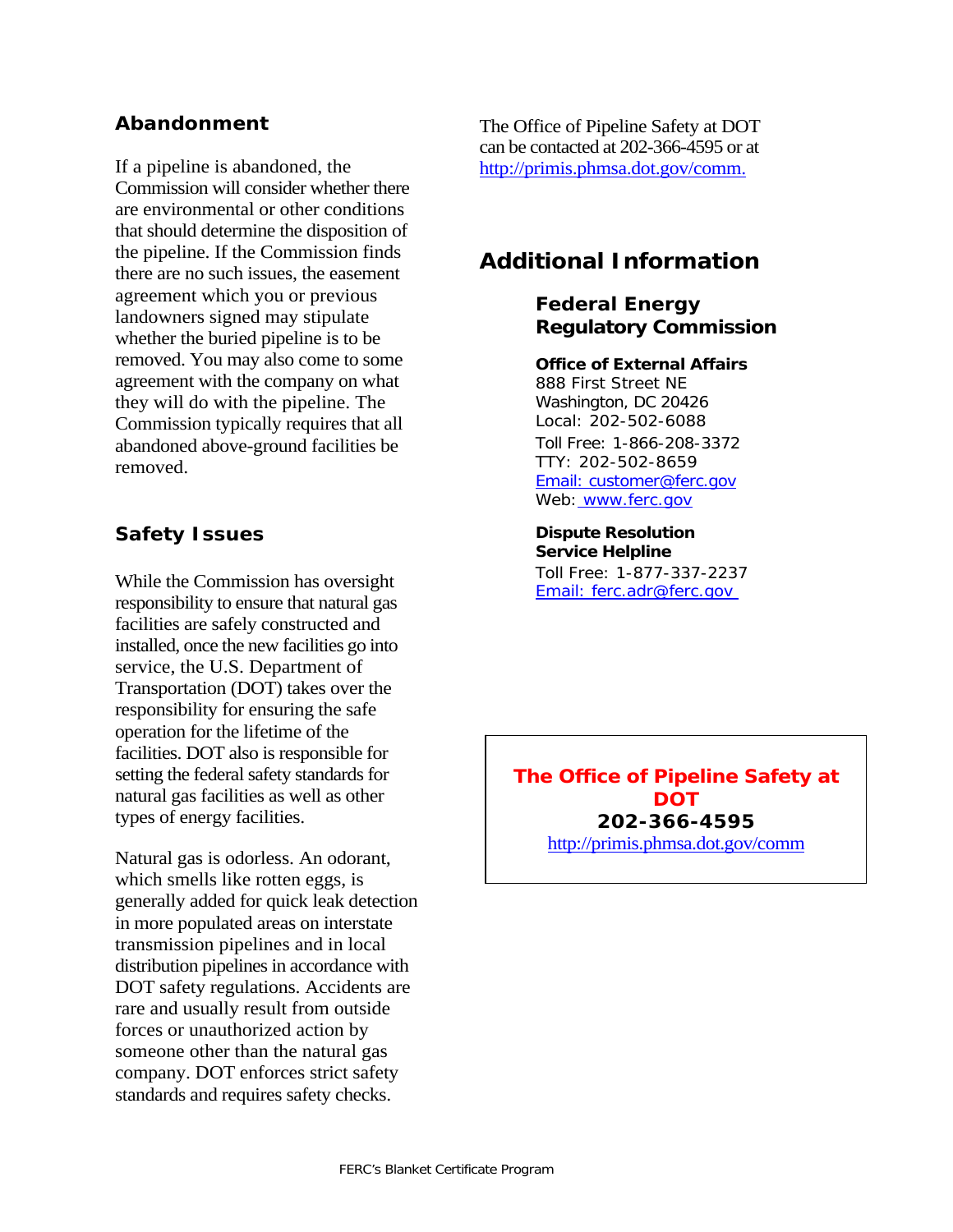# Related FERC Documents

(available via the Commission's website at www.ferc.gov)

- Guidance Manual for Environmental Report Preparation [PDF]
- Guidelines for Reporting On Cultural Resources Investigations [PDF]
- Upland Erosion Control, Revegetation and Maintenance Plan [PDF]
- Wetland and Waterbody Construction and Mitigation Procedures [PDF]
- Your Guide to Electronic Information at FERC [PDF]
- An Interstate Natural Gas Facility on my Land? [PDF]
- A Guide to LNG (Liquefied Natural Gas) What All Citizens Should Know [PDF]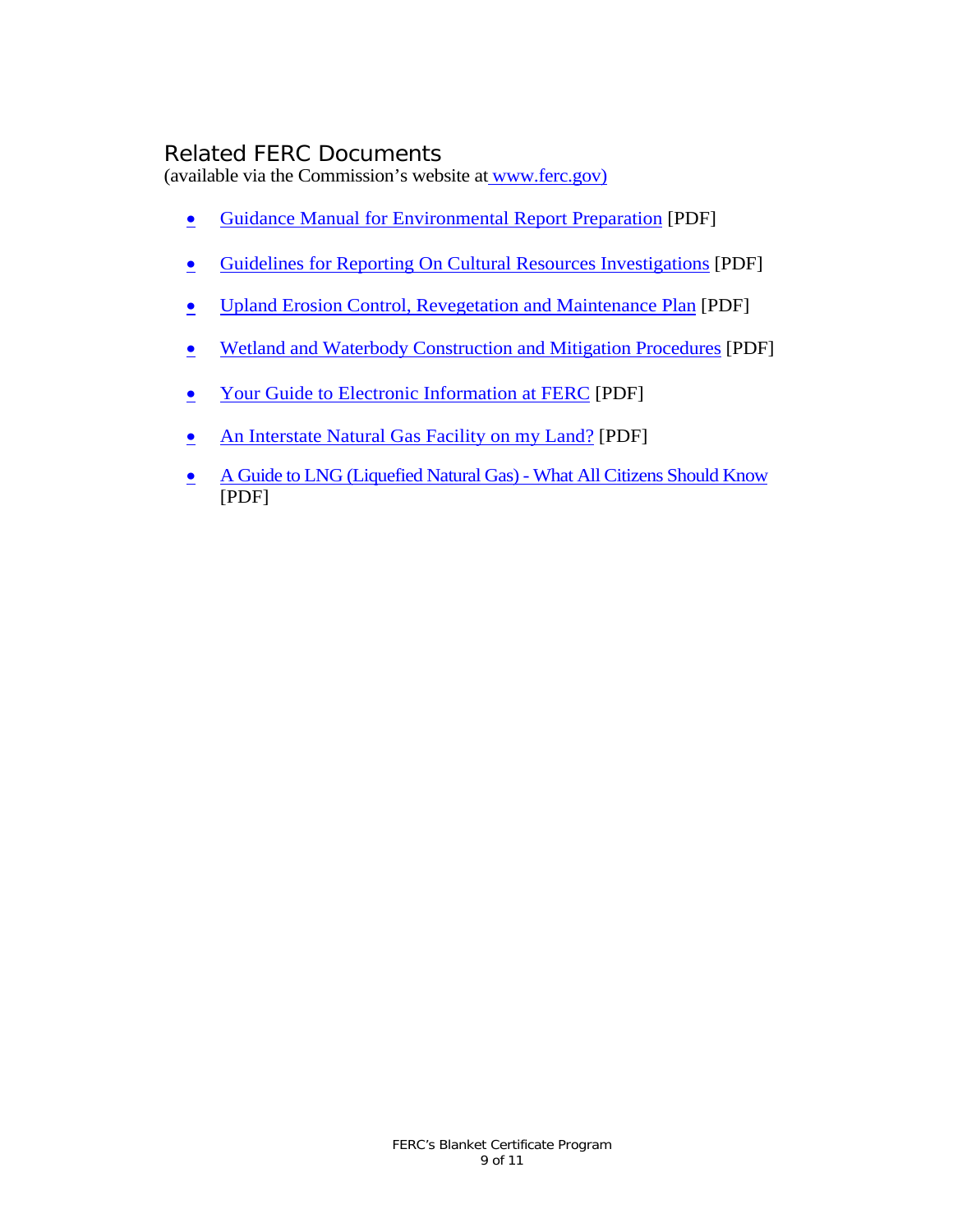# **Glossary of Terms**

*(the following is a selection from a more extensive glossary available from the DOT, Office of Pipeline Safety at http://primis.phmsa.dot.gov/comm/Index.htm)*

#### **Compressor Stations**

Compressor Stations are facilities located along a natural gas pipeline that house and protect compressors. Compressors are used to compress (or pump) the gas to move it through the system. Compressor stations are strategically placed along the pipeline to boost the system pressure to maintain required flow rates.

#### **Easement**

An easement is an acquired privilege or right, such as a right-of-way, afforded a person or company to make limited use of another person's or company's real property. For example, the municipal water company may have an easement across your property for the purpose of installing and maintaining a water line. Similarly, natural gas pipeline companies acquire easements from property owners to establish rights-of-way for construction and operation of their pipelines.

#### **Lateral**

A lateral is a segment of a pipeline that branches off of the main or transmission line to transport the product to a termination point, such as a tank farm or a metering station.

#### **Launcher**

A launcher is a pipeline component that is used for inserting an inline inspection tool, cleaning pig, or other device into a pressurized pipeline. After performing its task, the tool or pig is removed via receiver.

#### **Loop**

A loop is a segment of pipeline installed adjacent to an existing pipeline and connected to it at both ends. A loop allows more gas to be moved through the system.

#### **Metering and Regulating (M&R) Stations**

Metering and regulating stations are installations containing equipment to measure the amount of gas entering or leaving a pipeline system and, sometimes, to regulate gas pressure.